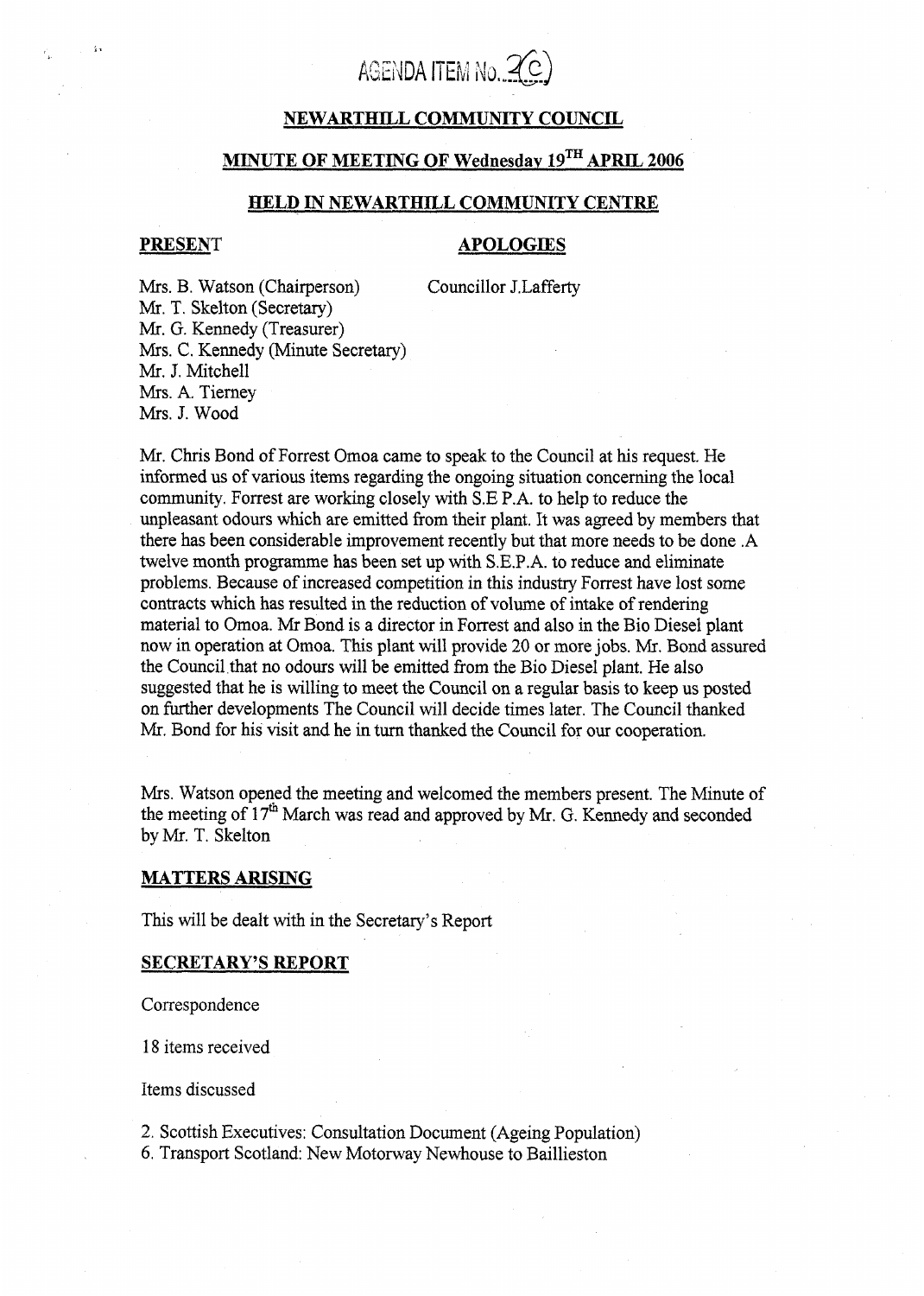10. Transport Scotland : Exhibition re. New Motorway .

16. Calor Scotland: Calor Scottish Community of the Year

All other items noted

**L** 

Matters raised at the last meeting. Letters have been sent to the relevant departments and we await replies.

# **TREASITRER'S REPORT**

### **FINANCIAL REPORT TO END OF FINANCIAL YEAR**

Bank Balance as at  $31^{st}$  March 2006  $\qquad 635.52$ 

#### **A.O.C.B.**

Situation re. disabled access at the home of Mrs.J. Wood

Three men came to Mrs. Wood's home on Friday 21<sup>st</sup> April two days after our last meeting. The ramp was still there so they could not proceed with the work they had come to do. These men then left. The ramp has now been removed. Mrs Wood has since had a fall while trying to access her back garden because paving slabs are loose and move when she walks on them. Her face and body are badly bruised and she is going to see her doctor about her injuries. No work has been done at Mrs. Wood's home for four weeks and she can no longer gain access to her back garden The Secretary will continue to try to help in this matter.

**All** business having been completed Mrs. Watson closed the meeting with thanks to members attending

Next meeting  $17<sup>th</sup>$  May 2006

A.G.M followed by the monthly meeting.